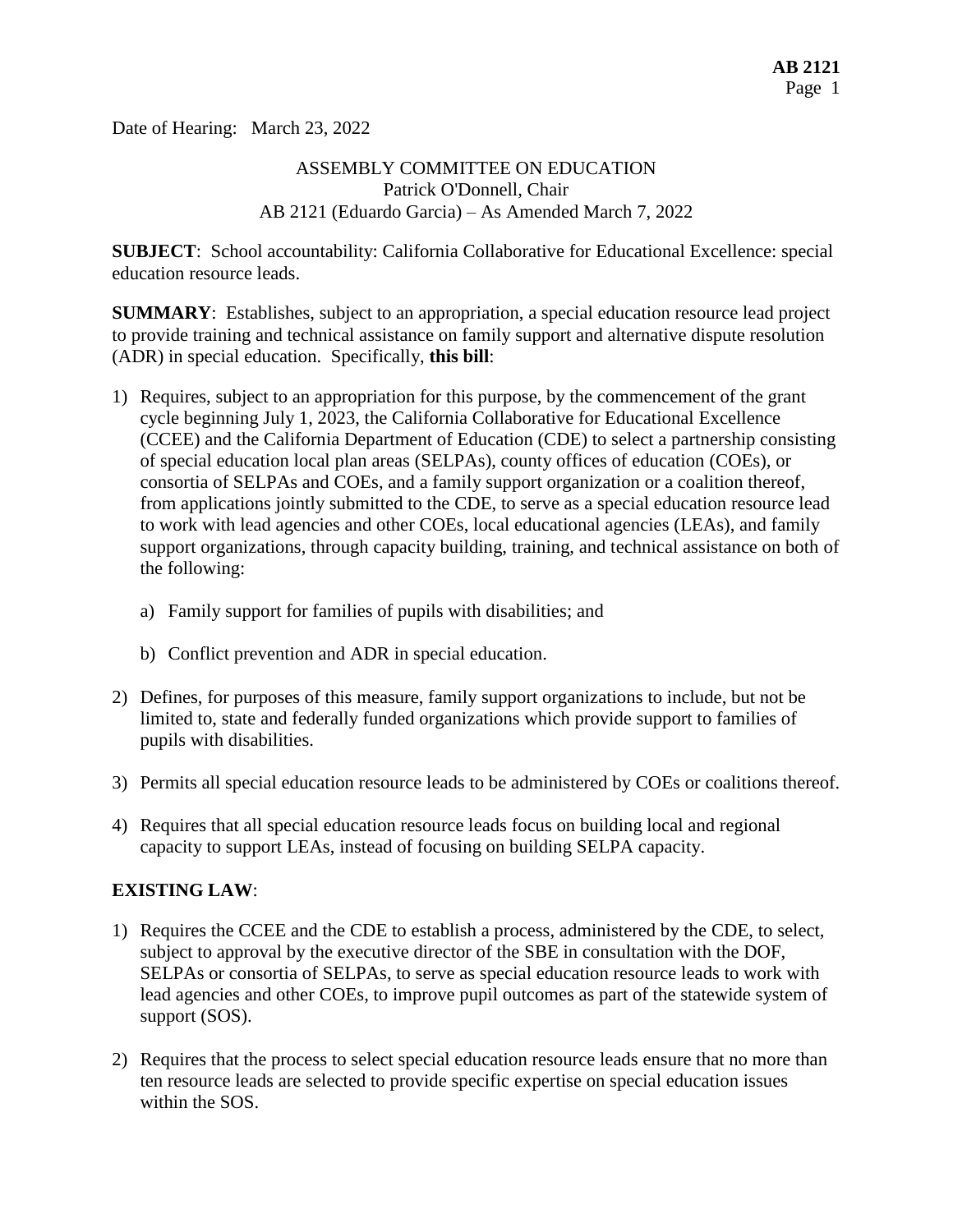- 3) Requires that at least three resource leads be selected in a manner to ensure statewide representation and focus directly on building SELPA capacity to support LEAs in achieving the goals, actions, and services identified in their local control and accountability plans (LCAPs).
- 4) Requires that special education resource leads be selected for a term not to exceed five years.
- 5) Appropriates \$100 million on a one-time basis for allocation to SELPAs for the purpose of supporting member LEAs in conducting dispute prevention and voluntary alternative dispute resolution activities to prevent and resolve special education disputes resulting from school disruptions stemming from the COVID-19 public health emergency, in a collaborative and equitable manner. Funds may be used for:
	- a) Early intervention to promote collaboration and positive relationships between families and schools and to prevent disputes;
	- b) Conducting voluntary ADR activities;
	- c) As practicable, working in partnership with FECs or other family support organizations; and
	- d) Developing and implementing plans to identify, and conduct outreach to, families who face language barriers and other challenges to participation in the special education process.
- 6) Appropriates \$450 million on a one-time basis for allocation to SELPAs for purposes of providing learning recovery support associated with impacts to learning due to school disruptions stemming from the COVID-19 public health emergency.
- 7) Appropriates, through the Budget Act of 2021, funding to develop a statewide Individualized Education Program (IEP) facilitation network.

#### Federal law:

- 8) Through the federal Individuals with Disabilities Education Act (IDEA), requires that a free appropriate public education (FAPE) be made available to individuals with exceptional needs.
- 9) Requires that every individual with exceptional needs who is eligible to receive special education instruction and related services receive that instruction and those services at no cost to his or her parents or, as appropriate, to him or her.
- 10) Establishes procedural safeguards, including those pertaining to the opportunity to present and resolve complaints through the due process and state complaint procedures, including:
	- a) The time period in which to file a complaint;
	- b) The opportunity for the agency to resolve the complaint;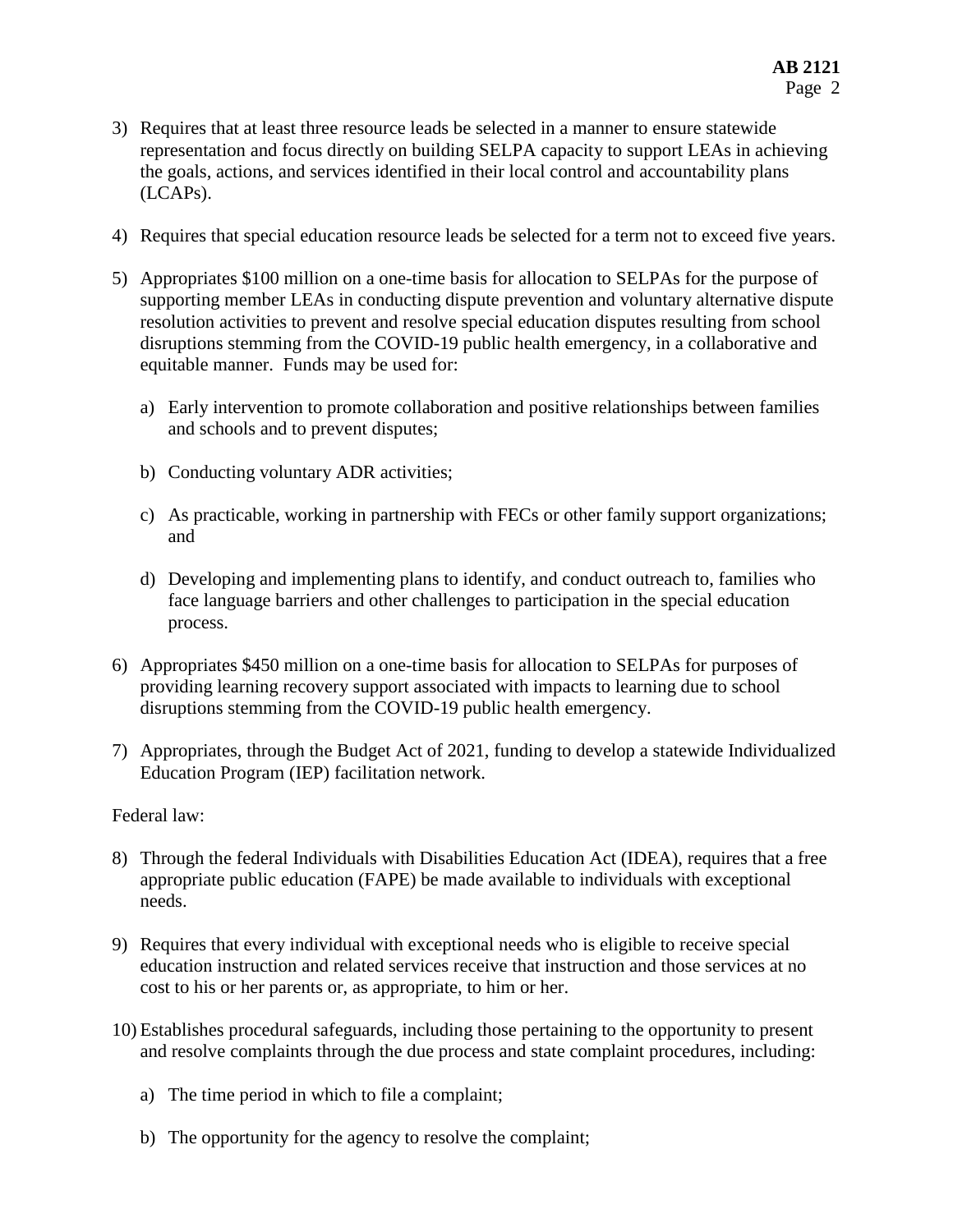- c) The differences between the due process complaint and state complaint procedures;
- d) The availability of mediation;
- e) The child's placement during the pendency of any due process complaint;
- f) Hearings on due process complaints;
- g) State-level appeals;
- h) Civil actions, including the time period in which to file those actions; and
- i) Attorneys' fees.
- 11) Authorizes a parent or an LEA to file a due process complaint relating to the identification, evaluation or educational placement of a child with a disability, or the provision FAPE.
- 12) Requires that a due process complaint must allege a violation that occurred not more than two years before the date the parent or public agency knew or should have known about the alleged action that forms the basis of the due process complaint.
- 13) Establishes rights to appeals and civil actions related to a due process decision and includes provisions relating to the awarding of attorney's fees.
- 14) Authorizes the filing of complaints to the SEA for an alleged violation that occurred not more than one year prior, and requires the SEA to investigate and issue a written decision within 60 days.

## State law:

- 15) Requires establishment of Family Empowerment Centers on Disability (FECs) and requires FEC grant recipients to, among other functions, provide training and information that meets the needs of parents of children and young adults with disabilities, and advocate for children's needs while promoting positive interactions between parents and school staff. (Education Code (EC) 56408).
- 16) Requires the CDE to include, on the sample procedural safeguards maintained on its website, a link to a webpage that lists the FECs (EC 56415).

## **FISCAL EFFECT**: Unknown

## **COMMENTS**:

*Need for the bill.* According to the author, "Numerous surveys show that the COVID-19 school disruption has made special education cases more contentious and harder to resolve, pitting school districts and families against each other. California experiences more of these cases, on average, than most other states and for these cases to be prevented - or at least be minimized in a cooperative and equitable manner, more investments are needed. AB 2121 would create a statewide resource that strengthens collaboration between schools and families with the hope of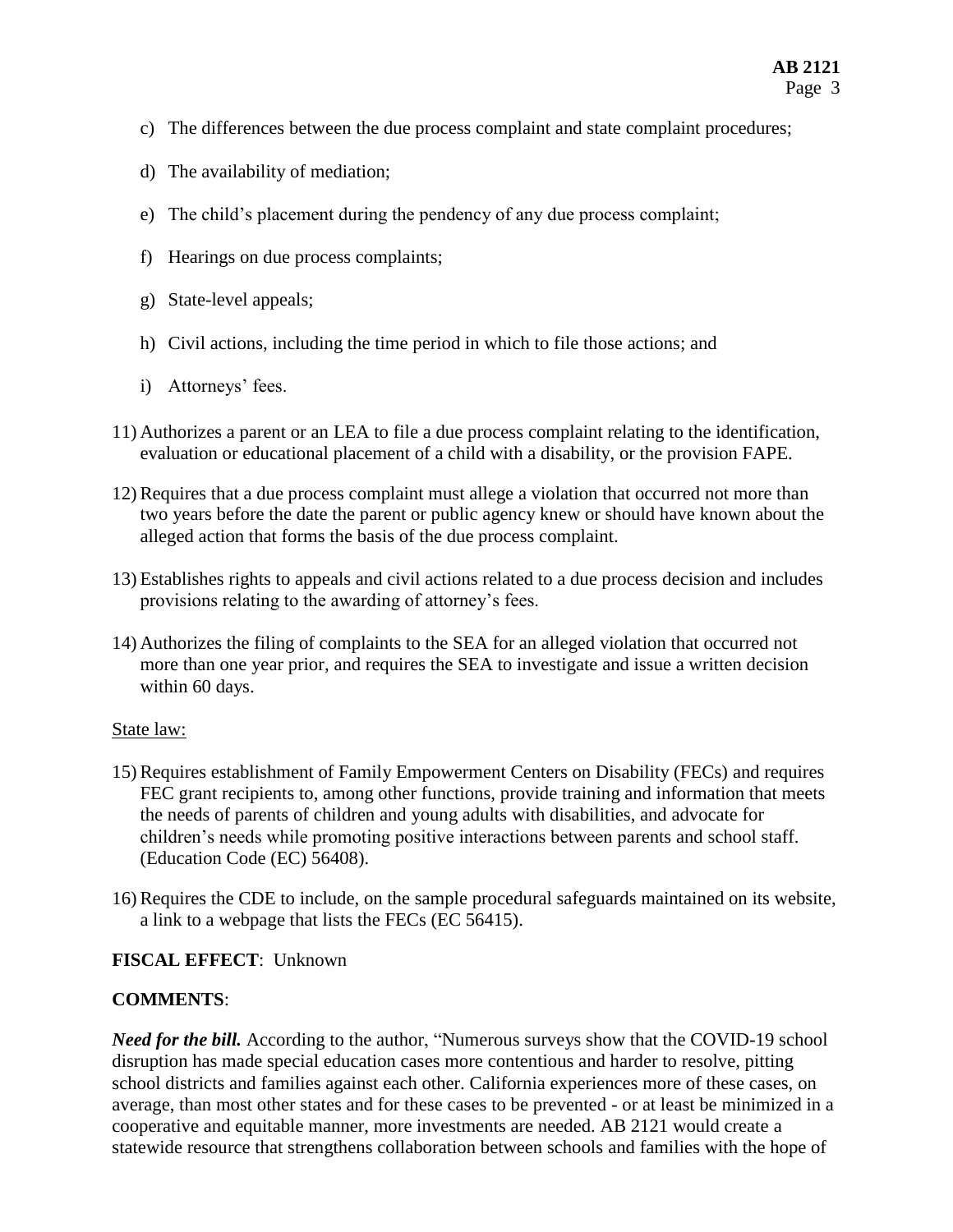improving the outcome of special education students who are disproportionately being affected by the pandemic."

*Special education dispute resolution.* The IDEA requires states to make the following dispute resolution options available to parents and schools: mediation, written state complaints, and due process complaints.

When parents and schools disagree on matters such as student eligibility for services or the services to be included in a student's IEP, parents have the right under the law to resolve their disagreements with the district using a system known as "due process." This system provides parents and schools with a progressive series of options for resolving their complaints. At the least formal end of the spectrum, parents and districts settle their disagreements using a resolution session, which typically involves only parents and the district and may result in the production of a settlement that does not become binding until three days post-session.

If parents do not feel that their complaints can be resolved with a resolution session, or if that session does not resolve the dispute, they may request mediation, mediation and a hearing, or a hearing without mediation. In mediations, a mediator from the OAH will try to help both parties reach a binding agreement. If parents and districts cannot reach an agreement via mediation, or if the filing party does not wish to go to mediation, the case will go to a hearing. In this case, an OAH judge specializing in special education law decides the outcome of the case. The most commonly requested option is mediation and a hearing, while "hearing only" is the least common type of due process request.

In addition to these options, parents and schools may engage in less formal means of resolving conflict, through a set of practices known as ADR. According to the CDE, the ADR process is intended to maintain positive relationships between families and LEA staff by working collaboratively toward solutions. ADR is a voluntary method of resolving disputes and may not be used to delay the right to a due process hearing. Examples of ADR include facilitated IEP meetings, parent-to-parent assistance, ombudspersons, collaborative negotiation, and informal local mediation.

For a number of years the state encouraged LEAs to resolve disagreements with families collaboratively and informally whenever possible, through \$1.9 million in small grants to SELPAs and LEAs to support training in ADR. A 2018 survey of ADR grantees conducted by the Napa County Office of Education indicated that over 500 state complaints were averted by ADR activities conducted by grantees. The 2020-21 Budget, in anticipation of an increased number of disputes related to the COVID–19 pandemic, included \$8.6 million to SELPAs to assist LEAs with establishing and improving local ADR.

The 2021-22 Budget appropriated \$100 million on a one-time basis for allocation to SELPAs for the purpose of supporting member LEAs in conducting dispute prevention and ADR activities to prevent and resolve special education disputes resulting from school disruptions stemming from the COVID-19 school disruptions, in a collaborative and equitable manner. Funds may be used for:

 Early intervention to promote collaboration and positive relationships between families and schools and to prevent disputes;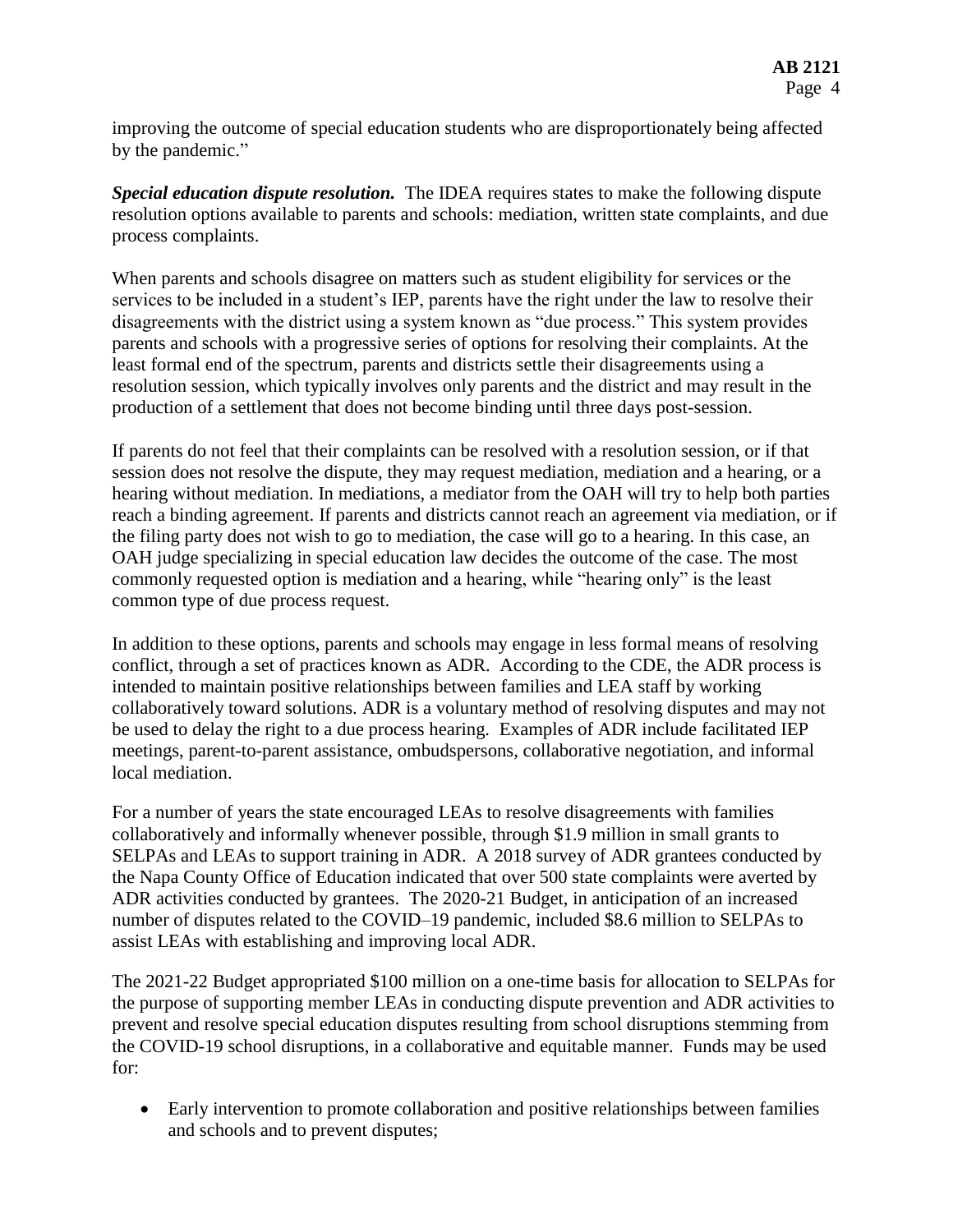- Conducting voluntary ADR activities;
- As practicable, working in partnership with FECs or other family support organizations; and
- Developing and implementing plans to identify, and conduct outreach to, families who face language barriers and other challenges to participation in the special education process.

*Statewide resource for ADR and family support needed to build full continuum of dispute prevention and resolution.* To prevent and resolve special education disputes between families and schools in an efficient and equitable manner, California needs a full continuum of dispute resolution practices in

According to the Center for Appropriate Dispute Resolution in Special Education (CADRE), a federally funded organization which works

place.



with states on special education dispute resolution, a full continuum of dispute prevention and resolution begins with robust family support which prevents conflict by ensuring that families are able to participate fully in the education of their children. This continuum also supports families and schools in the use of practices like proactive communication and collaborative problem solving. When conflicts arise this continuum also includes the availability of ADR processes when appropriate.

In recent years, spurred by the COVID-19 pandemic educational disruptions, California has begun to build this continuum of special education dispute prevention and resolution through investments in family support, ADR, and the design of a statewide individualized education program facilitation network.

However, these investments have been limited-term in nature, and no state-funded resource exists to provide statewide support. As noted later in this analysis, problems with California's dispute resolution system pre-date COVID-19, and schools and families will continue to need access to this full continuum of support for the foreseeable future.

This bill proposes to create a statewide resource, jointly operated by schools and family support organizations, to provide professional development and technical assistance on family support, conflict prevention, and ADR in special education.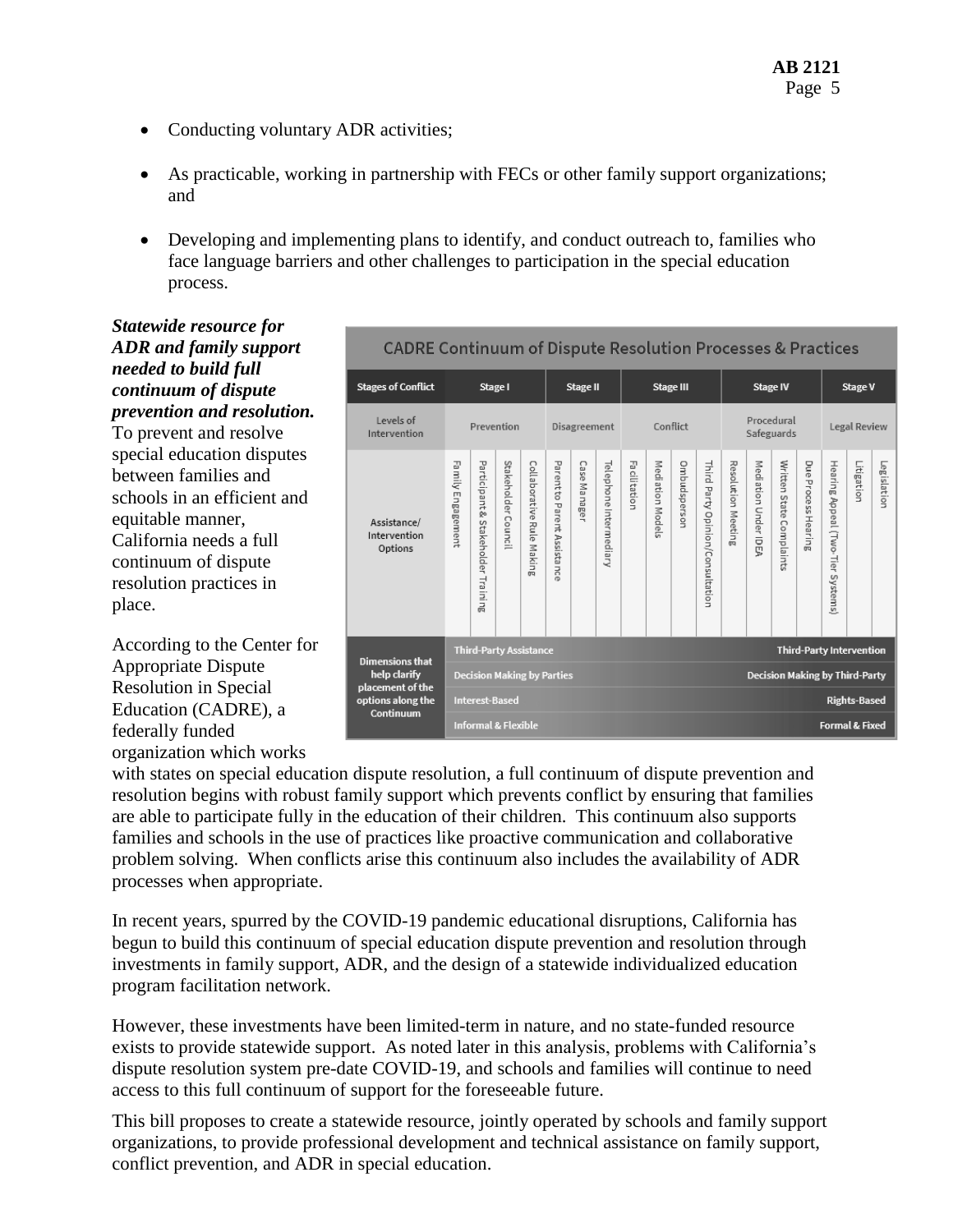*Special education resource leads.* This bill proposes to create a special education resource lead to provide assistance to LEAs and families on family support and ADR in special education.

Current law requires the CCEE and the CDE to establish a process, to select SELPAs to serve as special education resource leads to work with lead agencies and other COEs, to improve pupil outcomes as part of the statewide system of support.

Eight special education resource leads were chosen, and the five year contract for these projects will end at the end of the 2022-23 fiscal year. These projects are:

SELPA System Improvement Leads.According to the CDE, the purpose of the SELPA System Improvement Leads (SILs) Project is to work collaboratively within the SOS to build the capacity of SELPAs and LEAs with a common goal to improve outcomes for students with disabilities. The SILs work to build the capacity of SELPAs to support LEAs in 1) data use and governance, 2) continuous improvement, and 3) implementation of high leverage practices; with the goal of student access to cohesive and effective school systems intentionally designed to provide the necessary supports and interventions for educational and post-secondary success. The SILs chosen are:

- El Dorado County SELPA
- Riverside County SELPA
- West San Gabriel Valley SELPA

SELPA Content Leads.According to the CDE, the SELPA Content Leads develop the capacity of SELPAs to support the LEAs they serve in developing and implementing evidence-based practices for students with disabilities in particular areas of need. The SELPA Content Leads are:

- Marin County SELPA: The Marin County SELPA works in partnership with the California Autism Professional Training and Information Network (CAPTAIN) to scale up the use of evidence-based practices.
- Placer County SELPA: The Open Access Project, which focuses on Universal Design for Learning, Assistive Technology, and Augmentative and Alternative Communication strategies.
- South County SELPA: South County SELPA brings together teachers, special education providers, parents, and district administrators to address the issue of disproportionality in special education.
- Imperial County SELPA: Imperial County SELPA offers consultation services to SELPAs who have identified needs associated with improving outcomes for English learners with disabilities, and provides statewide in-person and virtual training opportunities for school personnel.

*"There are no winners in the current system." Statewide Special Education Task Force report calls for reform of dispute resolution system.* Calling an examination of the special education dispute resolution system "imperative," the 2015 *One System* report by the Statewide Task Force on Special Education (comprised of the State Board of Education (SBE), the CDE, and the Commission on Teacher Credentialing (CTC)), noted "the current due process system is in need of revision in order to assist in resolving disputes in a more timely, efficient and cost effective manner." The report noted that the current process often results in costly attorney fees for both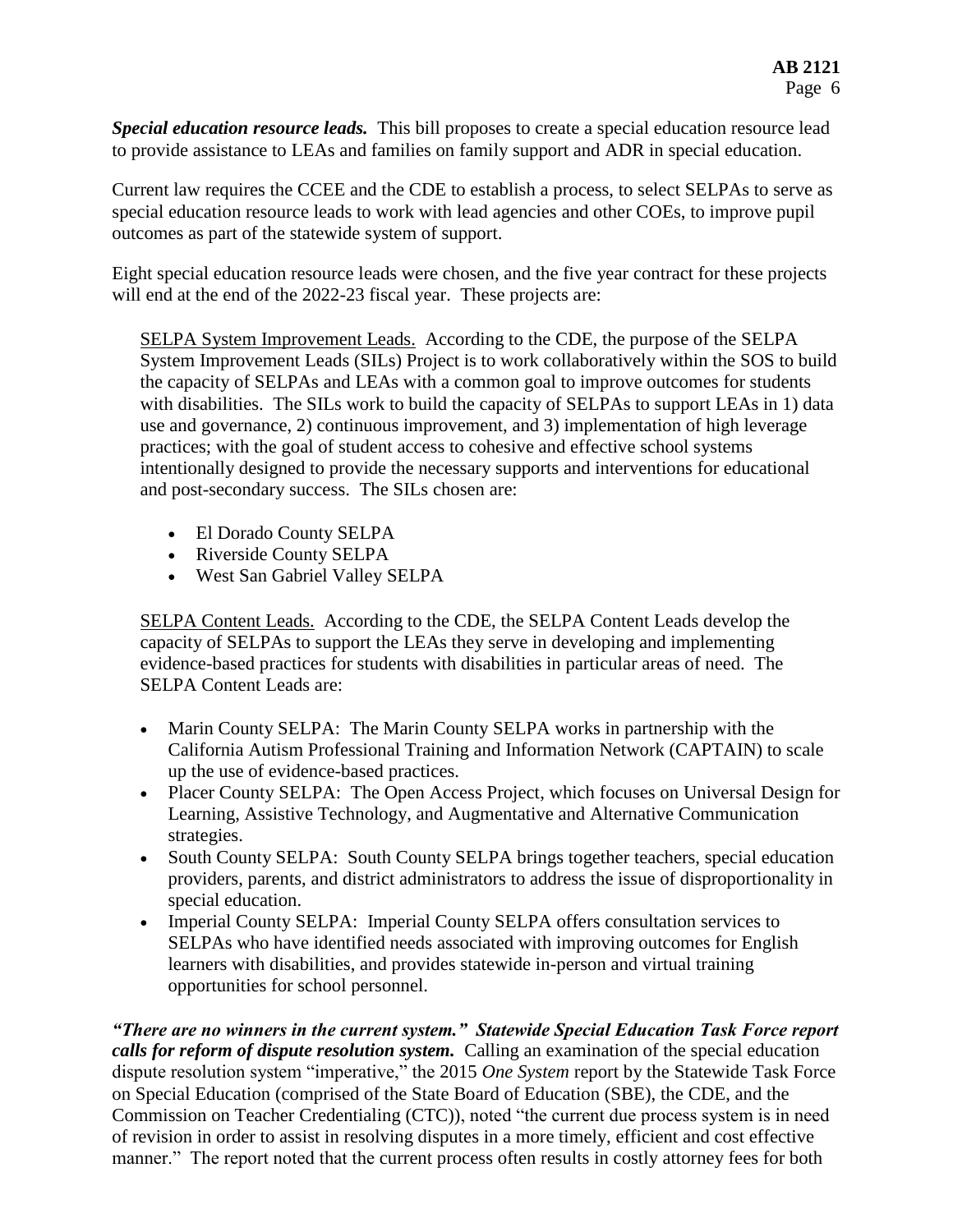families and schools, may negatively impact educational benefit for the child, and can cause excessive stress and anxiety for all participants. The *One System* report cites a 2013 report by the American Association of School Administrators (AASA), *Rethinking Special Education Due Process*, which found:

- District compliance with IDEA is radically different today than when IDEA was created over three decades ago. Major changes to federal accountability and compliance monitoring system for students with disabilities…have opened the door to potential alternatives to due process hearings that would benefit all parties.
- The cost and complexity of a due process hearing hinder low- and middle-income parents from exercising the procedural protection provisions to which they are entitled.
- Numerous studies document the dissatisfaction felt by parents and schools with the current due process system. A study on the fairness of hearings found that both parents and school officials had negative experiences with hearings, regardless of who prevailed.
- Most publications point to the need for alternative ways to deal with special education disputes that could assist in resolving disputes in a more timely, efficient, and cost effective manner and that does not perpetuate adversarial relationships.

The AASA report notes that the process is emotionally taxing to all parties and can lead to qualified staff leaving the education profession. The report also notes that the process can drain resources better used serving students' needs. The report concludes: "there are no winners in the current due process system as it often results in an impairment of the trust between the parents and school agencies and often incurs many years of contentiousness while the student remains in the K-12 system."

*Current dispute resolution system highly inequitable*. As noted above, the Statewide Special Education Task Force report noted the inequities inherent in the state's system of dispute resolution. Research on this topic has found:

- The AASA report states: "The cost and complexity of a due process hearing hinder lowand middle-income parents from exercising the procedural protection provisions to which they are entitled. Because of education, language or income barriers, the majority of lowincome parents cannot obtain representation, afford to pay for it or advocate effectively for their children. Notably, it is districts composed of high populations of low-income students that are more likely to struggle to meet IDEA mandates. In addition, the parents residing in these districts file due process requests at a considerably lower rate than their wealthier counterparts. The correlation between low quality of education for students with disabilities and the low earnings of their parents means that families of children who are in dire need of improved educational services are the least able or likely to advocate and seek enforcement of IDEA's education protections through the due process system. As a result, "the rights provided by the IDEA become worthless because parents do not have true avenues to exercise them."
- Research has identified multiple barriers for culturally and linguistically diverse parents with regard to special education processes, including language barriers and inadequate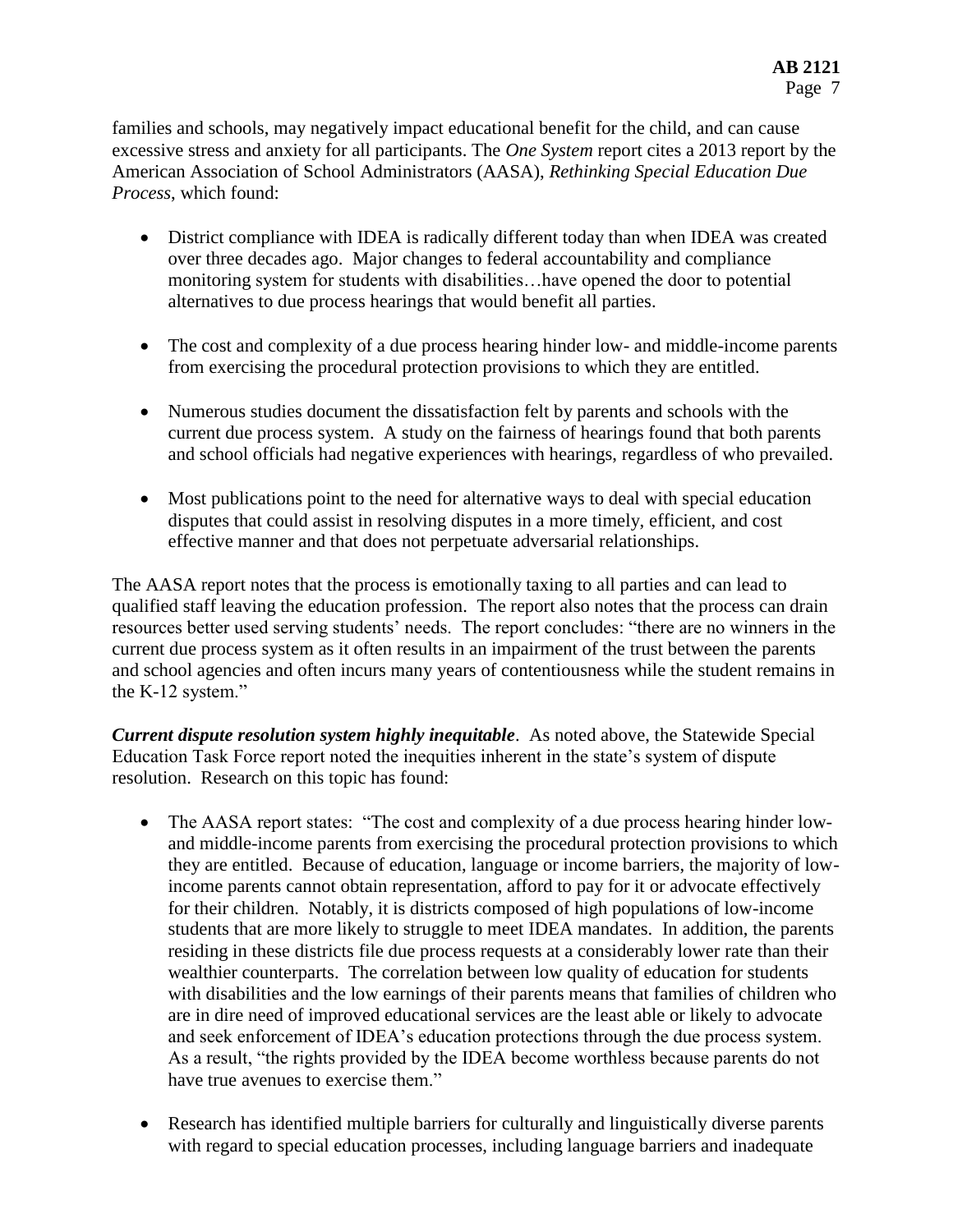translation and interpretation, a deficit-based view of these parents within the school system, issues with cultural misinterpretations, problems advocating for appropriate services, confusion concerning special education jargon and the purpose of the IEP, and challenges with the quantity and quality of information received at home. (Burke, 2018; Buren, 2018)

- A 2019 Government Accounting Office (GAO) report on dispute resolution in selected states found that a greater proportion of very high-income school districts had dispute resolution activity as well as higher rates of dispute activity than very low-income districts in most of the states GAO reviewed.
- A 2011 analysis of due process cases in California found that 75% came from families in "wealthy white" districts, while only 19% of requests were filed by parents in "poor minority" districts. This research also found that privileged parents are much more likely than other parents to be actively involved in the hearing system and that, when they arrive at a hearing, their relatively exclusive resources are a crucial foundation for their claims. (Ong-Dean, 2011)
- A 2011 legal review of inequities in special education noted: "Children from families without financial resources are the most likely to require compensatory education, because their parents cannot afford private school tuition, tutoring, and other services if a district is not providing [a free, appropriate public education]. Yet, it is often difficult for these parents to present sufficient evidence of the need for compensatory education, owing to some of the same difficulties discussed above in accessing independent experts and private providers who can testify at a hearing." (Hyman, 2011)

*Prior to COVID, California already had far more disputes related to special education than most other states.* According to the federally-funded CADRE, for 2018-19:

- Mediation requests in California represented nearly half of all requests in the country.
- California's rate of mediation requests was 4 times higher than the national average.
- California's rate of due process complaints was 40% greater than the national average.
- California's rate of state complaints was 30% higher than the national average.
- California had the fifth highest rate of overall special education disputes among the states, at a rate roughly double the national average.

*Special education disputes were rising steadily in California prior to COVID-19.* The number of state complaints filed with the OAH has been steadily rising for a number of years.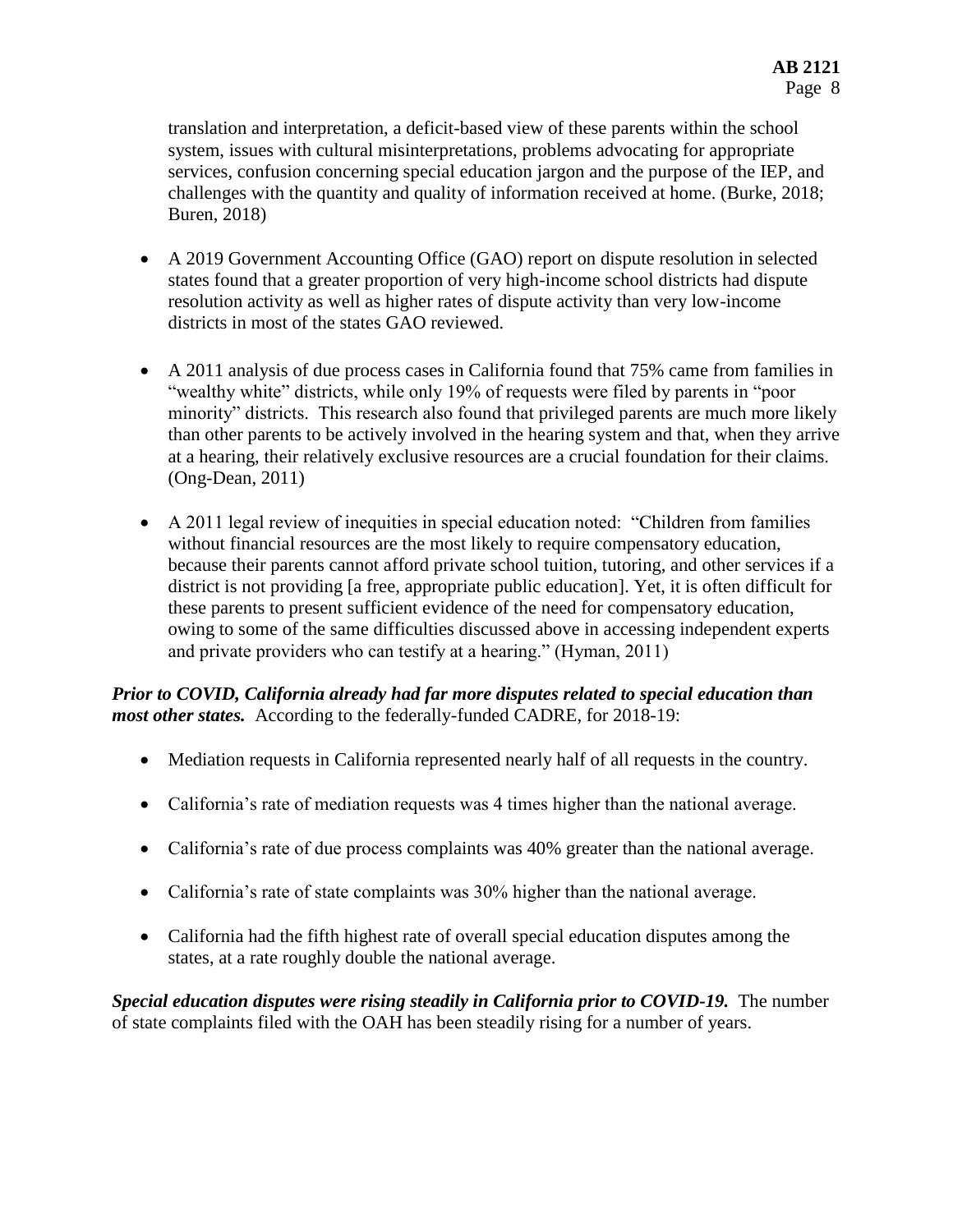Data from the OAH indicates that the total number of special education cases filed due to disputes between families and schools has increased over the past decade, from 2,677 complaints in the 2008-09 fiscal year to 4,904 complaints in the 2018-19 fiscal year, an 83% increase. Problems with the provision of services required by IEPs during the COVID-19 school disruptions are likely to accelerate this trend.



According to data reported by the CDE to the U.S. Department of Education in its Annual Performance Report for 2018-19, of 1,704 mediation agreements, only 3% were reached through non-due process hearing related mediation.

According to data collected by CADRE, special education disputes are declining nationally, while California's rate continues to increase.

## *Family support helps to prevent and resolve disputes in a cost-effective and equitable manner.*  As shown in the CADRE graphic above, special education dispute resolution takes many forms

along a continuum, which ranges from prevention activities such as family engagement and training, to legal activities such as due process hearings and litigation.

Investments on the informal side of the continuum prevent conflicts from escalating to more lengthy, expensive, and contentious interventions. As noted above, California has a high rate of conflicts which escalate to this legal end of the continuum, but has only a patchwork system at the informal end of the spectrum of dispute resolution.

Examples of how such an investment can help resolve conflict at the lowest level come from the regions which currently have FECs. A 2016-17 report on the FECs states that two-thirds of 232 parent respondents indicated that they had a disagreement with a school or a district about their child's IEP, 80% of whom believed that their FEC's involvement helped them resolve the disagreement. Nearly 60% of respondents indicated that they used ADR.

**Research on effectiveness of alternative dispute resolution.** According to CADRE, welldesigned, skillfully implemented and collaborative approaches, such as IEP facilitation and mediation, can mitigate the use of more adversarial dispute resolution processes. Early dispute resolution options are generally more cost effective and more expedient than other processes and may foster collaborative educator-family relationships. Research has found that ADR:

- Is viewed favorably by both parents and administrators (Forbis, 1994);
- Maintains positive working relationships between parents and schools (Scanlon, 2018);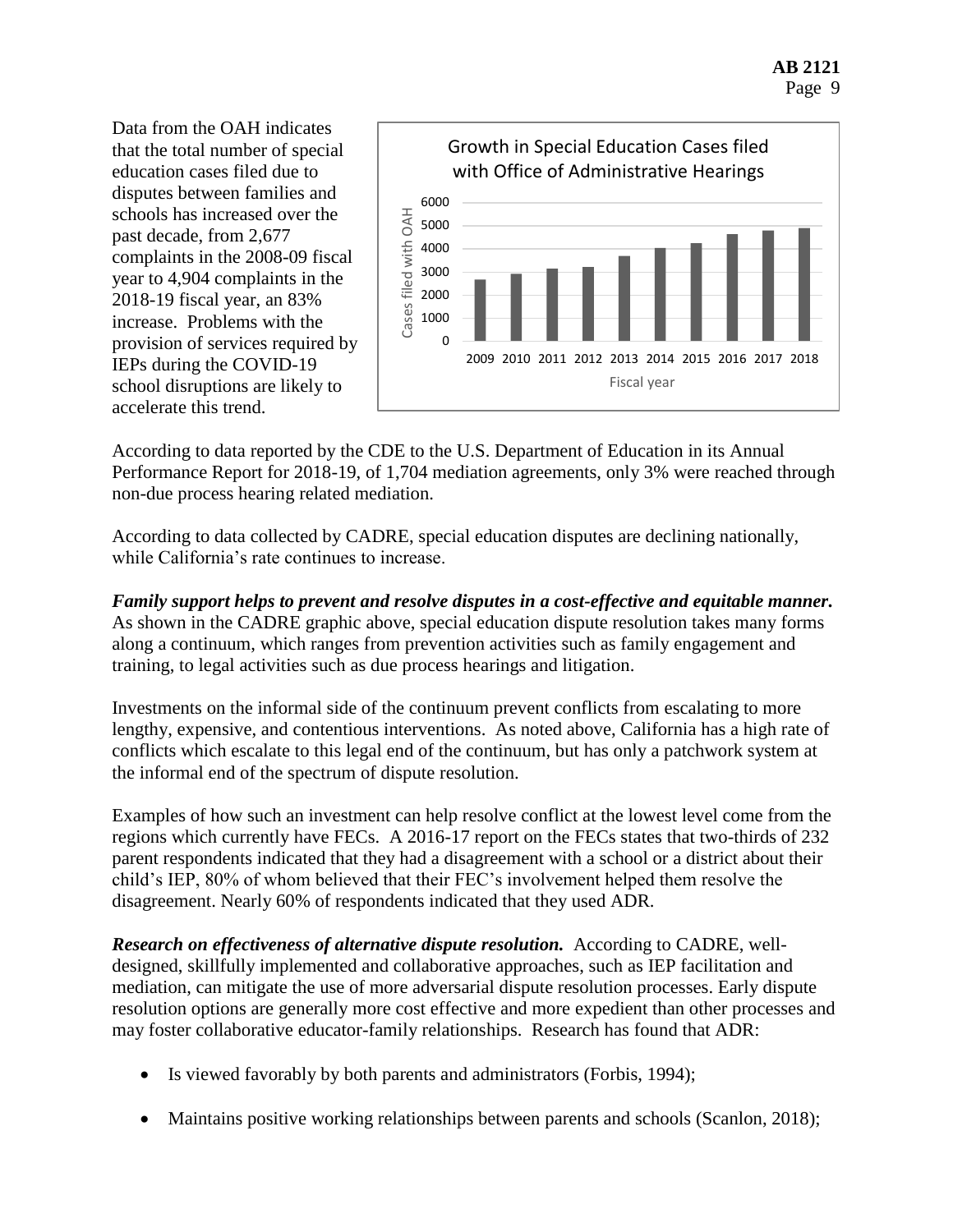- Results in greater parent satisfaction (Kerbeshian, 1994), lower parent emotional costs (Turnbull, 1987), and higher parent confidence to ensure that their child is well served. (Scanlon, 2018); and
- Is less costly, less legalistic, fosters more cooperation, and results in greater parent satisfaction (Lake, 1991; Daggett, 2004).

*Arguments in support.* The Alliance for Children's Rights writes, "Our families and schools would greatly benefit from a statewide resource, jointly operated by school districts and family support organizations, to provide professional development and technical assistance on family support, conflict prevention, and alternative dispute resolution in special education. Active family engagement in program planning and dispute prevention and resolution processes strengthens child and family outcomes. AB 2121 will provide critical support for families of students with disabilities when it becomes necessary for the family to engage the providing local education agency in conflict prevention and alternative dispute resolution in special education."

*Related legislation.* AB 130 (Committee on Budget), Chapter 44, Statutes of 2021, appropriated \$550 million for the purpose of ADR and learning recovery services related to COVID-19 school disruptions. The bill also increased funding for the FECs to cover all regions of the state and strengthened data collection requirements.

AB 1808 (Committee on Budget), Chapter 32, Statutes of 2018, requires the CCEE and the CDE to establish a process to select SELPAs to serve as special education resource leads to work with lead agencies and other county offices of education, in order to improve pupil outcomes as part of the statewide SOS.

AB 126 (Eduardo Garcia) of this Session would require the establishment of additional FECs, establishes increased funding levels awarded to each center, establish new requirements for data collection and reporting to the CDE, and state intent to provide \$20 million in one-time funding to FECs and other organizations to support families of students with disabilities whose education has been impacted by the COVID-19 pandemic.

AB 2056 (Eduardo Garcia) of the 2019-20 Session would have required the establishment of additional FECs, increased funding levels awarded to each center, and established new requirements for data collection and reporting to the CDE. This bill was held in this Committee.

AB 236 (Eduardo Garcia) of the 2019-20 Session would have required the establishment of additional FECs, established increased funding levels awarded to each center, and established new requirements for data collection and reporting to the CDE. This bill was held in the Senate Appropriations Committee.

AB 2704 (O'Donnell) of the 2017-18 Session would have required the establishment of additional FECs, established increased funding levels awarded to each center, and established new requirements for data collection and reporting to the CDE. This bill was held in the Senate Appropriations Committee.

SB 884 (Beall), Chapter 835, Statutes of 2016, requires the CDE to include in its sample procedural safeguards, maintained on its website, a link to the CDE webpage that lists FECs.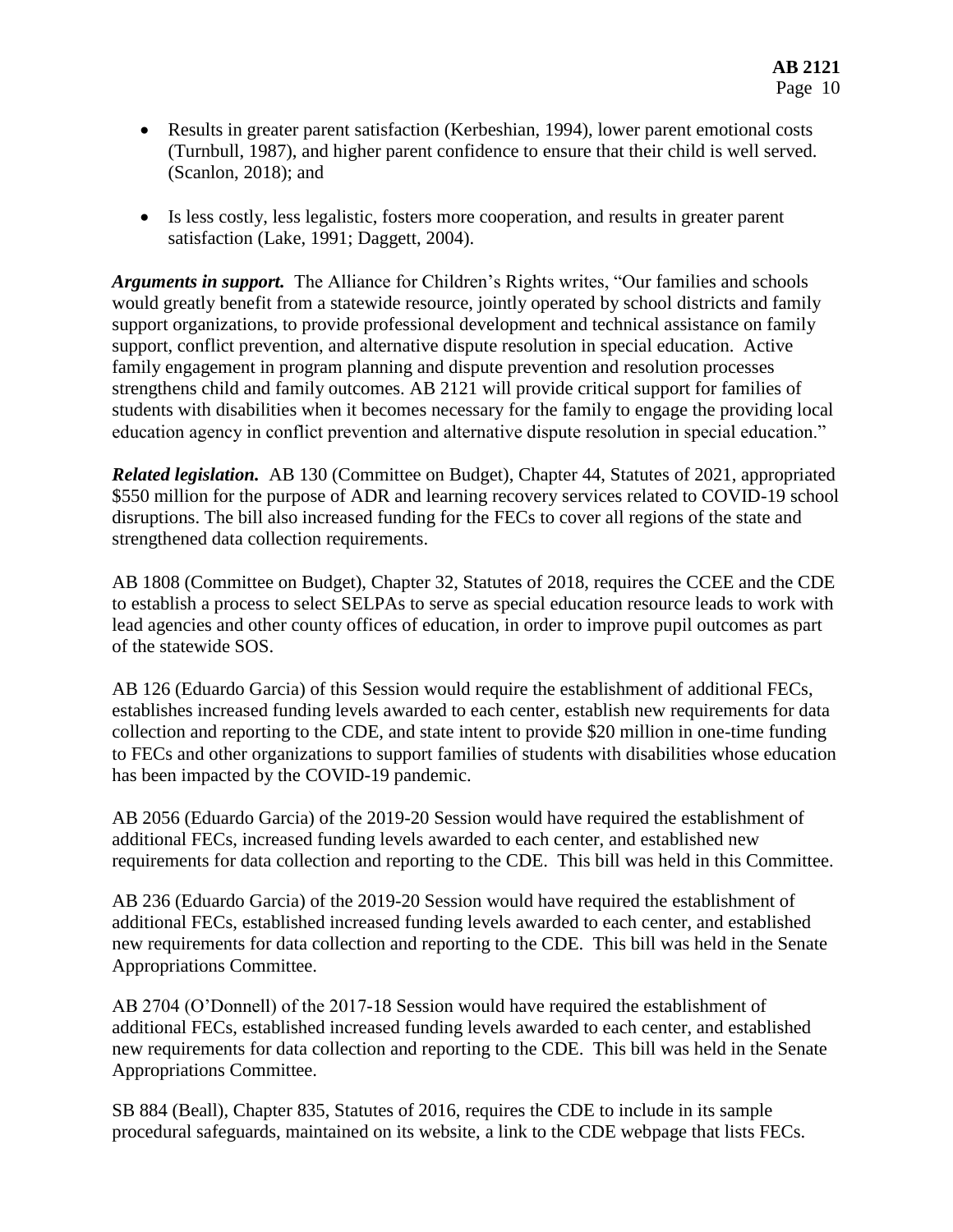SB 511 (Alpert), Chapter 690, Statutes of 2001, required the CDE to establish FECs in each of 32 Early Start regions in the state, allocated a base grant of \$150,000 to each FEC, established an allocation mechanism based on the school enrollment of the region served, and required FECs to collect specified types of data.

#### **REGISTERED SUPPORT / OPPOSITION**:

#### **Support**

Acton-Agua Dulce Unified School District Alliance for Children's Rights Antelope Valley SELPA Antelope Valley Union High School District Bonny Doon Union Elementary School District Briggs Elementary School District Butte County SELPA Disability Rights California East San Gabriel Valley SELPA East San Gabriel Valley SELPA Community Advisory Committee Family Resource Centers Network of California Family Soup Fresno County SELPA H.e.a.r.t.s. Connection Lancaster School District Mid-Cities SELPA Mono County Office of Education North Santa Cruz County SELPA Orange Unified School District Special Education Department Oxnard School District Pacific Collegiate School Palmdale School District Plumas Rural Services Rainbow Family Resource Center San Luis Obispo County SELPA District San Mateo County SELPA Santa Clara County Special Education Local Plan Areas I, II, III, IV, V Santa Cruz County Office of Education Sierra Sands Unified School District Solano County SELPA Sonoma County SELPA Tehama County SELPA Temecula Valley Unified School District Ventura County Office of Education Ventura County SELPA Ventura County SELPA Community Advisory Committee West Contra Costa Unified School District SELPA Westside Union School District Wilsona School District One individual